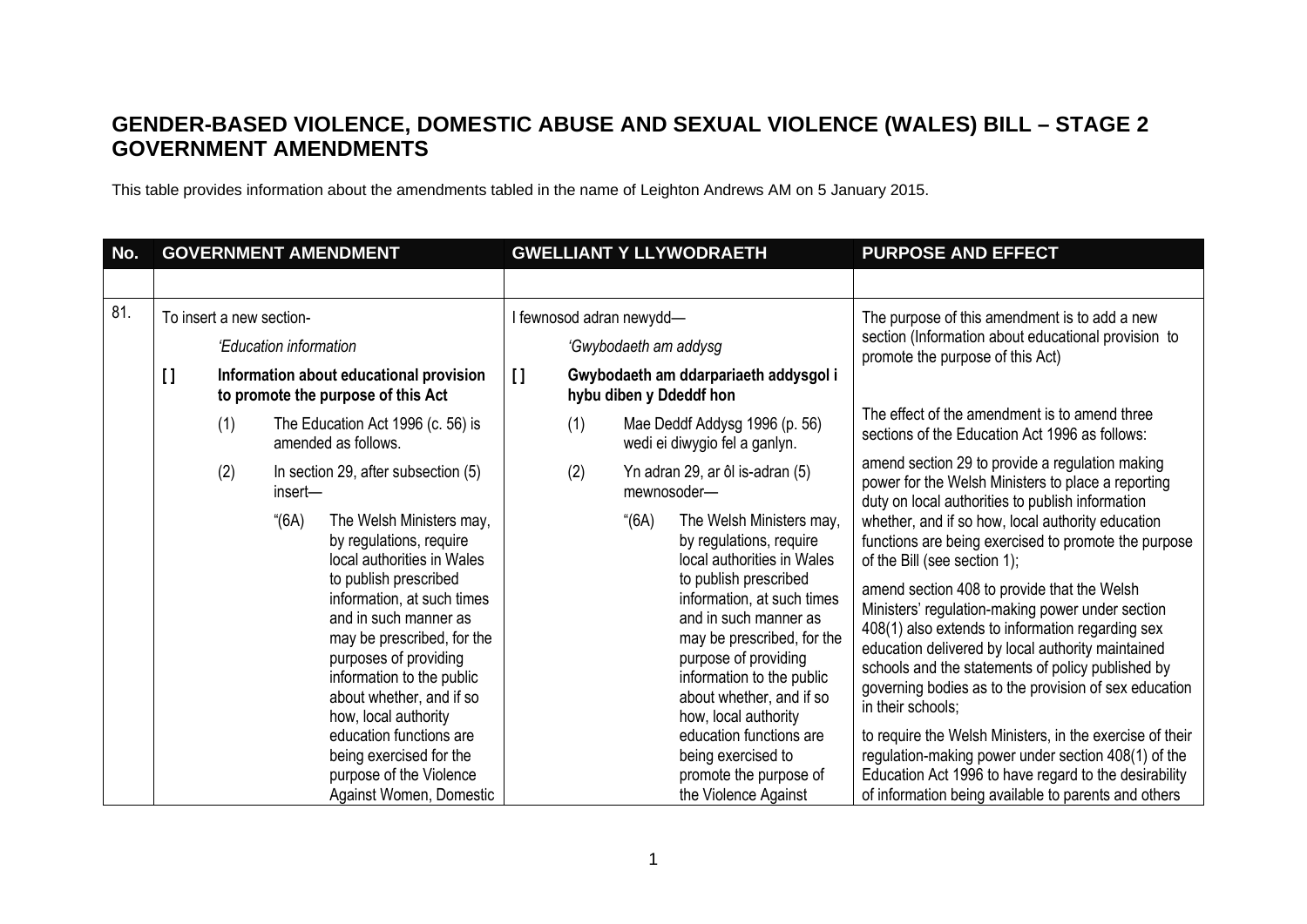| No. | <b>GOVERNMENT AMENDMENT</b> | <b>GWELLIANT Y LLYWODRAETH</b> |                                                                                                                                                                                                                                                                                            |     |     | <b>PURPOSE AND EFFECT</b> |                                                                                                                                                                                                                                                                                            |                                                                                                                                                                                                     |
|-----|-----------------------------|--------------------------------|--------------------------------------------------------------------------------------------------------------------------------------------------------------------------------------------------------------------------------------------------------------------------------------------|-----|-----|---------------------------|--------------------------------------------------------------------------------------------------------------------------------------------------------------------------------------------------------------------------------------------------------------------------------------------|-----------------------------------------------------------------------------------------------------------------------------------------------------------------------------------------------------|
|     |                             |                                | Abuse and Sexual<br>Violence (Wales) Act 2015<br>(see section 1 of that<br>Act)."                                                                                                                                                                                                          |     |     |                           | Women, Domestic Abuse<br>and Sexual Violence<br>(Wales) Act 2015 (see<br>section 1 of that Act)."                                                                                                                                                                                          | about whether, and if so how, any parts of the<br>curriculum and any educational provision at<br>maintained schools (other than maintained nursery<br>schools) promote the purpose of the Bill; and |
|     | (3)                         |                                | In section 408-                                                                                                                                                                                                                                                                            | (3) |     |                           | Yn adran 408-                                                                                                                                                                                                                                                                              | amend section 569 so that regulations made under                                                                                                                                                    |
|     |                             | (a)                            | in subsection $(4)(f)$ , omit<br>"and";                                                                                                                                                                                                                                                    |     | (a) |                           | yn is-adran $(4)(f)$ ,<br>hepgorer "and";                                                                                                                                                                                                                                                  | section 29(6A) are made under the negative<br>resolution procedure which is consistent with the<br>other regulation making powers contained in section                                              |
|     |                             | (b)                            | in subsection $(4)(g)$ , after<br>"409" insert "; and";                                                                                                                                                                                                                                    |     |     | (b)                       | yn is-adran (4)(g), ar ôl<br>"409" mewnosoder "; and";                                                                                                                                                                                                                                     | 29.                                                                                                                                                                                                 |
|     |                             | (c)                            | after subsection (4)(g),<br>insert-                                                                                                                                                                                                                                                        |     |     | (c)                       | ar ôl is-adran $(4)(g)$ ,<br>mewnosoder-                                                                                                                                                                                                                                                   |                                                                                                                                                                                                     |
|     |                             |                                | " $(h)$<br>in so far as<br>subsection (1)<br>applies in relation<br>to Wales,<br>sections 403 and<br>404";                                                                                                                                                                                 |     |     |                           | " $(h)$<br>in so far as<br>subsection (1)<br>applies in relation<br>to Wales,<br>sections 403 and<br>$404$ ";                                                                                                                                                                              |                                                                                                                                                                                                     |
|     |                             | (d)                            | after subsection (8),<br>insert-                                                                                                                                                                                                                                                           |     |     | (d)                       | ar ôl is-adran (8),<br>mewnosoder-                                                                                                                                                                                                                                                         |                                                                                                                                                                                                     |
|     |                             | " $(8A)$                       | In exercising their<br>functions under<br>subsection (1), the Welsh<br>Ministers must have<br>regard to the desirability of<br>information being<br>available to parents and<br>others about whether, and<br>if so how, any parts of the<br>curriculum and any<br>educational provision at |     |     | " $(8A)$                  | In exercising their<br>functions under<br>subsection (1), the Welsh<br>Ministers must have<br>regard to the desirability of<br>information being<br>available to parents and<br>others about whether, and<br>if so how, any parts of the<br>curriculum and any<br>educational provision at |                                                                                                                                                                                                     |